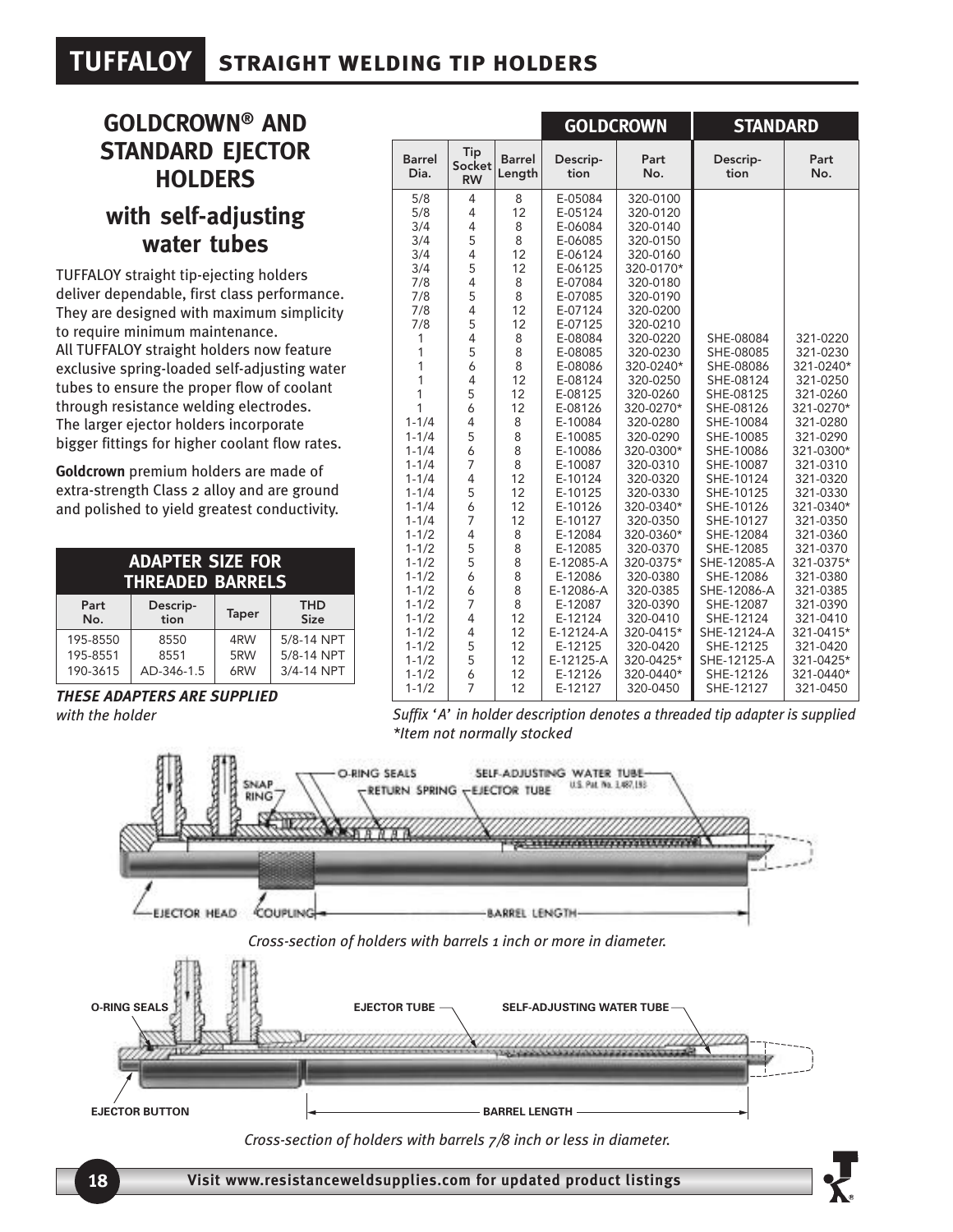### **tip holders TUFFALOY**

#### **GOLDSPOT® AND STANDARD NON-EJECTOR HOLDERS with self-adjusting water tubes**

TUFFALOY straight non-ejector holders are now equipped with the same springloaded self-adjusting water tubes as the Goldcrown ejector unit, so electrode cooling is facilitated and improved. They are low in initial cost and inexpensive to maintain. Simple design and few parts contribute to low maintenance cost and excellent performance. Holders are heavyduty and built to withstand very high welding rates.

**Goldspot** premium holders have barrels of Class 2 alloy, ground and polished for best conductivity.

| <b>ADAPTER SIZE FOR</b><br><b>THREADED BARRELS</b> |              |                           |  |  |  |  |
|----------------------------------------------------|--------------|---------------------------|--|--|--|--|
| Descrip-<br>tion                                   | <b>Taper</b> | <b>THD</b><br><b>Size</b> |  |  |  |  |
| 8550                                               | 4RW          | 5/8-14 NPT                |  |  |  |  |
| 8551                                               | 5RW          | 5/8-14 NPT                |  |  |  |  |
| AD-346-1.5                                         | 6RW          | 3/4-14 NPT                |  |  |  |  |
| AD-347-1.5                                         | 7RW          | 3/4-14 NPT                |  |  |  |  |
|                                                    |              |                           |  |  |  |  |

*THESE ADAPTERS ARE SUPPLIED with the holder*

|                       |                            |                         | <b>GOLDSPOT</b>  |             | <b>STANDARD</b>  |             |
|-----------------------|----------------------------|-------------------------|------------------|-------------|------------------|-------------|
| <b>Barrel</b><br>Dia. | Tip<br>Socket<br><b>RW</b> | <b>Barrel</b><br>Length | Descrip-<br>tion | Part<br>No. | Descrip-<br>tion | Part<br>No. |
| 5/8                   | 4                          | 8                       | N-05084          | 325-0100    |                  |             |
| 5/8                   | 4                          | 12                      | N-05124          | 325-0120*   |                  |             |
| 3/4                   | 4                          | 8                       | N-06084          | 325-0140    |                  |             |
| 3/4                   | 5                          | 8                       | N-06085          | 325-0150*   |                  |             |
| 3/4                   | 4                          | 12                      | N-06124          | 325-0160*   |                  |             |
| 3/4                   | 5                          | 12                      | N-06125          | 325-0170*   |                  |             |
| 7/8                   | 4                          | 8                       | N-07084          | 325-0180    |                  |             |
| 7/8                   | 5                          | 8                       | N-07085          | 325-0190*   |                  |             |
| 7/8                   | 4                          | 12                      | N-07124          | 325-0200    |                  |             |
| 7/8                   | 5                          | 12                      | N-07125          | 325-0210*   |                  |             |
| 1                     | 4                          | 8                       | N-08084          | 325-0220    | SHN-08084        | 326-0220    |
| 1                     | 4                          | 8                       | N-08084-A        | 325-0225    | SHN-08084-A      | 326-0225    |
| 1                     | 5                          | 8                       | N-08085          | 325-0230    | SHN-08085        | 326-0230    |
| 1                     | 5                          | 8                       | N-08085-A        | 325-0235*   | SHN-08085-A      | 326-0235*   |
| 1                     | 6                          | 8                       | N-08086          | 325-0240*   | SHN-08086        | 326-0240*   |
| 1                     | 4                          | 12                      | N-08124          | 325-0250    | SHN-08124        | 326-0250    |
| 1                     | 4                          | 12                      | N-08124-A        | 325-0255    | SHN-08124-A      | 326-0255    |
| 1                     | 5                          | 12                      | N-08125          | 325-0260    | SHN-08125        | 326-0260    |
| 1                     | 5                          | 12                      | N-08125-A        | 325-0265    | SHN-08125-A      | 326-0265    |
| 1                     | 6                          | 12                      | N-08126          | 325-0270*   | SHN-08126        | 326-0270*   |
| $1 - 1/4$             | 4                          | 8                       | N-10084          | 325-0280*   | SHN-10084        | 326-0280*   |
| $1 - 1/4$             | 4                          | 8                       | N-10084-A        | 325-0285    | SHN-10084-A      | 326-0285    |
| $1 - 1/4$             | 5                          | 8                       | N-10085          | 325-0290    | SHN-10085        | 326-0290    |
| $1 - 1/4$             | 5                          | 8                       | N-10085-A        | 325-0295    | SHN-10085-A      | 326-0295    |
| $1 - 1/4$             | 6                          | 8                       | N-10086          | 325-0300*   | SHN-10086        | 326-0300*   |
| $1 - 1/4$             | 7                          | 8                       | N-10087          | 325-0310*   | SHN-10087        | 326-0310*   |
| $1 - 1/4$             | 4                          | 12                      | N-10124          | 325-0320    | SHN-10124        | 326-0320    |
| $1 - 1/4$             | 4                          | 12                      | N-10124-A        | 325-0325*   | SHN-10124-A      | 326-0325*   |
| $1 - 1/4$             | 5                          | 12                      | N-10125          | 325-0330    | SHN-10125        | 326-0330    |
| $1 - 1/4$             | 5                          | 12                      | N-10125-A        | 325-0335    | SHN-10125-A      | 326-0335    |
| $1 - 1/4$             | 6                          | 12                      | N-10126          | 325-0340*   | SHN-10126        | 326-0340*   |
| $1 - 1/4$             | 7                          | 12                      | N-10127          | 325-0350*   | SHN-10127        | 326-0350*   |
| $1 - 1/2$             | 4                          | 8                       | N-12084          | 325-0360*   | SHN-12084        | 326-0360*   |
| $1 - 1/2$             | 4                          | 8                       | N-12084-A        | 325-0365*   | SHN-12084-A      | 326-0365*   |
| $1 - 1/2$             | 5                          | 8                       | N-12085          | 325-0370    | SHN-12085        | 326-0370    |
| $1 - 1/2$             | 5                          | 8                       | N-12085-A        | 325-0375    | SHN-12085-A      | 326-0375    |
| $1 - 1/2$             | 6                          | 8                       | N-12086          | 325-0380*   | SHN-12086        | 326-0380*   |
| $1 - 1/2$             | 7                          | 8                       | N-12087          | 325-0390    | SHN-12087        | 326-0390    |
| $1 - 1/2$             | 4                          | 12                      | N-12124          | 325-0410*   | SHN-12124        | 326-0410*   |
| $1 - 1/2$             | 5                          | 12                      | N-12125          | 325-0420    | SHN-12125        | 326-0420    |
| $1 - 1/2$             | 5                          | 12                      | N-12125-A        | 325-0425*   | SHN-12125-A      | 326-0425*   |
| $1 - 1/2$             | 6<br>7                     | 12                      | N-12126          | 325-0440*   | SHN-12126        | 326-0440*   |
| $1 - 1/2$             |                            | 12                      | N-12127          | 325-0450*   | SHN-12127        | 326-0450*   |

*Suffix "A" in holder description denotes a threaded tip adapter is supplied \*Item not normally stocked*



*Cross-section view of holders with barrels 1 inch or more in diameter.*

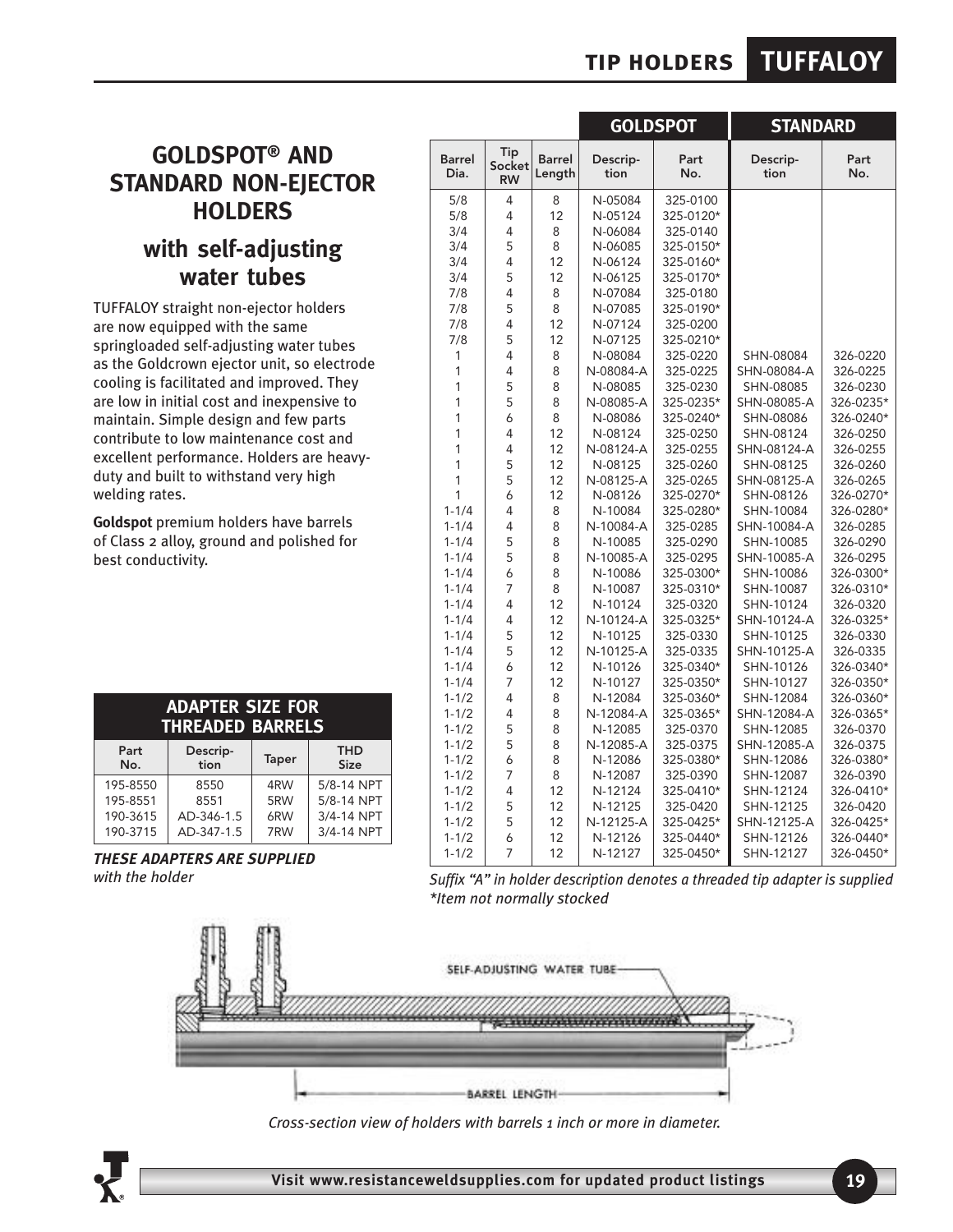# **TUFFALOY nickel plated ejector holders**



| Part<br>Number | Descrip-<br>tion | Barrel<br>Dia. (in) | Barrel<br>Length (in) | <b>Tip Socket</b><br><b>Taper</b> |
|----------------|------------------|---------------------|-----------------------|-----------------------------------|
| 319-0206       | NHE-08035        |                     | 3                     | 5RW                               |
| 319-0207       | NHE-10035        | $1 - 1/4$           | 3                     | 5RW                               |
| 319-2011       | NHE-06084        | 3/4                 | 8                     | 4RW                               |
| 319-0212       | NHE-07084        | 7/8                 | 8                     | 4RW                               |
| 319-0213       | NHE-08084        |                     | 8                     | 4RW                               |
| 319-0214       | NHE-10084        | $1 - 1/4$           | 8                     | 4RW                               |
| 319-0216       | NHE-08085        |                     | 8                     | 5RW                               |
| 319-0217       | NHE-10085        | $1 - 1/4$           | 8                     | 5RW                               |
| 319-0231       | NHE-06124        | 3/4                 | 12                    | 4RW                               |
| 319-0232       | NHE-07124        | 7/8                 | 12                    | 4RW                               |
| 319-0233       | NHE-08124        |                     | 12                    | 4RW                               |
| 319-0234       | NHE-10124        | $1 - 1/4$           | 12                    | 4RW                               |
| 319-0236       | NHE-08125        |                     | 12                    | 5RW                               |
| 319-0237       | NHE-10125        | $1 - 1/4$           | 12                    | 5RW                               |

#### **TUFFALOY NICKEL PLATED EJECTOR HOLDERS**

TUFFALOY nickel plated ejector holders feature high conductivity copper with nickel plated surfaces for corrosion resistance and super conductivity. These holders also feature adjustable water tubes to insure proper water flow for all electrodes.



| Descrip-<br>tion | Holder<br>Assy. | 1 Head<br>Assy. | 2<br><b>Barrel</b> | 3 Tube<br>Assy. | 4 Water<br>Tube | 5 Hose<br>O-Ring Kit |
|------------------|-----------------|-----------------|--------------------|-----------------|-----------------|----------------------|
| NHE-08084        | 319-0213        | 195-0101        | 001-213B           | 195-0210        | 195-0017        | 037-0105             |
| NHE-10084        | 319-0214        | 195-0101        | 001-214B           | 195-0210        | 195-0017        | 037-0105             |
| NHE-08085        | 319-0216        | 195-0100        | 001-216B           | 195-0208        | 195-0015        | 037-0106             |
| NHE-10085        | 319-0217        | 195-0100        | 001-217B           | 195-0208        | 195-0015        | 037-0106             |
| NHE-08124        | 319-0233        | 195-0101        | 001-233B           | 195-0211        | 195-0017        | 037-0105             |
| NHE-10124        | 319-0234        | 195-0101        | 001-234B           | 195-0211        | 195-0017        | 037-0105             |
| NHE-08125        | 319-0236        | 195-0100        | 001-236B           | 195-0212        | 195-0015        | 037-0106             |
| NHE-10125        | 319-0237        | 195-0100        | 001-237B           | 195-0212        | 195-0015        | 037-0106             |